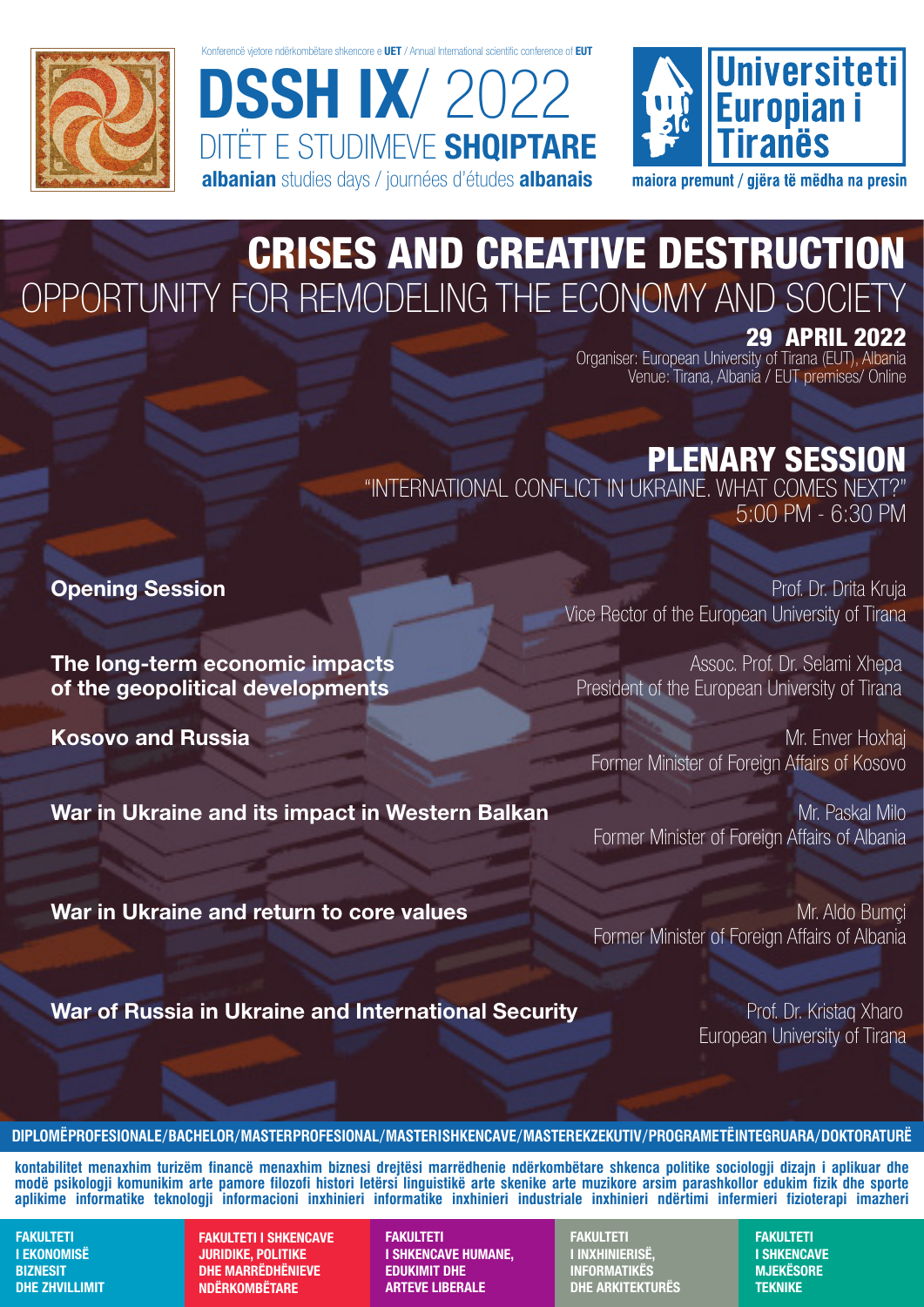# PANEL I - A 110/30 APRIL/09:00 THE NEW ECONOMIC MODEL

Chair: Assoc. Prof. Dr. Elvin Meka

**NEW ECONOMY: THE BIG RESET** Keynote speaker Mr. Ardian LEKAJ, President, Albanian Diaspora Business Chamber

| Selami XHEPA,<br>Anida OSMANAGIQ                                 | <b>INSTITUTIONS AND ECONOMIC GROWTH IN THE LAST TWO DECADES</b>                                                                       |
|------------------------------------------------------------------|---------------------------------------------------------------------------------------------------------------------------------------|
| Adriana GALVANI,<br><b>Drita KRUJA</b>                           | <b>ECONOMIC RESTRUCTURATION AFTER SOCIAL DESTRUCTION</b>                                                                              |
| Geraldina FEJZAJ,<br><b>Sokol NDOKA</b>                          | <b>DETERMINANTS OF FDI IN ALBANIA, 2004-2018</b>                                                                                      |
| Elida BOSHNJAKU                                                  | <b>TYPOLOGY OF TOURISTS AND THEIR TRAVEL MOTIVATIONS DURING PANDEMIC.</b><br>A STUDY OF GRAND EUROPA RESORT IN ALBANIA                |
| Irini GOGA,<br><b>Mikel QAFA</b>                                 | THE IMPORTANCE OF LABEL INFORMATION IN INFLUENCING<br><b>CONSUMER PERCEPTION</b>                                                      |
| Ani MBRICA,<br>Ermira QOSJA, Aurela<br><b>BRAHOLLI, Ina KEÇI</b> | <b>TRAVEL MOTIVATION FACTORS OF DOMESTIC TOURISTS IN ALBANIA</b>                                                                      |
| Demir LIMA,<br><b>Venet SHALA,</b><br><b>Arben SHALA</b>         | <b>IMPACT OF THE COVID 19 PANDEMIC ON FOREIGN DIRECT INVESTMENT IN KOSOVO</b>                                                         |
| Elvin MEKA, Elona<br>SHEHU, IIva ISA,<br><b>Joana SHIMA</b>      | <b>BOND FINANCING VS. BANK FINANCING - PRACTICAL ADVANTAGES</b><br>OF USING SECURITIES FOR LONG - TERM PROJECTS                       |
| Kreshnik BELLO,<br>Anjeza XHAFERAJ                               | ORGANIZATIONAL CULTURE AT TIMES OF COVID-19. A THEORETICAL MODEL<br>FOR MEASURING ORGANIZATIONAL CULTURE SHIFTS DUE TO REMOTE WORKING |
| Ketrina CABERI MIJO,<br>Grisejda MYSLIMI,<br><b>Hysen MUCEKU</b> | <b>CHALLENGES OF FISCAL POLICY OF WESTERN BALKANS COUNTRIES</b><br><b>ON THEIR ROAD TO EU INTEGRATION</b>                             |
| Irina CANCO,<br>Melisa BUCPAPAJ,<br><b>Albana DEMI</b>           | TRAINING, CHALLENGE OF THE TIMES AND COMPETITION FOR KNOWLEDGE                                                                        |

**FAKULTETI I EKONOMISË BIZNESIT DHE ZHVILLIMIT**  **FAKULTETI I SHKENCAVE JURIDIKE, POLITIKE DHE MARRËDHËNIEVE NDËRKOMBËTARE** 

**FAKULTETI I SHKENCAVE HUMANE, EDUKIMIT DHE ARTEVE LIBERALE** 

**FAKULTETI I INXHINIERISË, INFORMATIKËS DHE ARKITEKTURËS**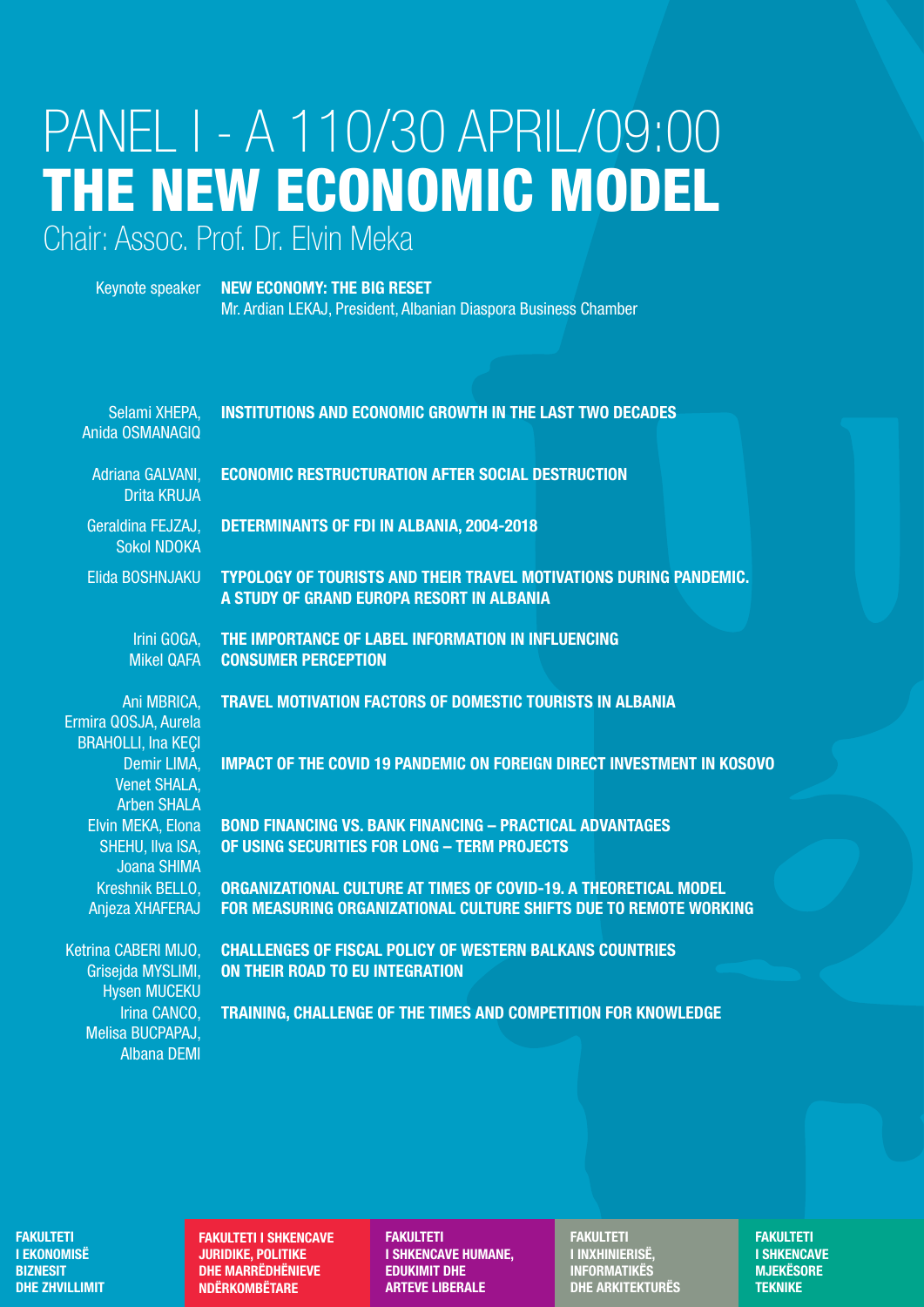### PANEL II - AULA MAGNA/30 APRIL/09:00 LAW, INSTITUTIONS AND POLITICS

#### Chair: Assoc. Prof. Dr. Juelda Lamce

| Keynote speaker                           | <b>MIGRATION AND LAW IN TIMES OF CRISIS</b><br>Assoc. Prof. Dr. Deborah SCOLART - Tor Vergata University, Rome, Italy |
|-------------------------------------------|-----------------------------------------------------------------------------------------------------------------------|
| <b>Ilir KALEMAJ</b>                       | <b>DEMOCRATIC PARTY CRISIS: A NEW OPPORTUNITY FOR RE-MODELLING OF ALBANIAN SOCIETY</b>                                |
| Blerim BALOKU,<br><b>Artan T KASTRATI</b> | <b>LEGAL- CRIMINAL ASPECT OF IMPLEMENTATION OF COVERT INTERFERENCE</b>                                                |
| <b>Blerim BALOKU</b>                      | <b>VICTIMIZATION OF THE STATE</b>                                                                                     |
| Florjan CULLHAJ                           | POLITICAL LIBERALISM FOR POST-COMMUNIST SOCIETIES.<br>A RE-READING OF RAWLS'S PARADIGM                                |
| <b>Renata KAU</b>                         | REGULATORY AND LEGAL ISSUES OF CRYPTOCURRENCIES.<br><b>HOW BITCOIN IS CHANGING THE WORLD POLICIES</b>                 |
| <b>Hazbi LIKA</b>                         | <b>BUILDING ALBANIAN NATIONALISM ON ORIENTALIST IDEOLOGY</b>                                                          |
| Juelda LAMÇE                              | <b>RECOGNITION OF PARENTHOOD IN CROSS BORDER FAMILY DISPUTES</b>                                                      |
| Fatri MORINA,<br><b>Vilma SPAHIU</b>      | ASSESSMENT OF SECURITY THREATS AND CHALLENGES IN THE WESTERN BALKANS                                                  |
| Sofjana VELIU                             | THE CONSTITUTIONALITY OF RESTRICTION OF FUNDAMENTAL HUMAN RIGHT AND FREEDOMS                                          |
| Andja KARROQE                             | <b>PROPERTY: THE FOUNDATION OF ALL RIGHTS</b>                                                                         |
| Kristag XHARO,<br><b>Blendi LAMI</b>      | <b>MANDATORY MILITARY SERVICE - A CHALLENGE AND VALUE IN CONSOLIDATING THE STATE</b>                                  |
| Jonida GJIKA                              | E-COMMERCE IN ALBANIA, IMPLEMENTATION OF LEGAL AND REGULATORY FRAMEWORK                                               |
| <b>Abdula AZIZI</b>                       | <b>NEW STATES IN INTERNATIONAL RELATIONS:</b>                                                                         |

FOREIGN POLICY ANALYSIS OF NORTH MACEDONIA AND KOSOVO

FAKULTETI I EKONOMISË **BIZNESIT** DHE ZHVILLIMIT FAKULTETI I SHKENCAVE JURIDIKE, POLITIKE DHE MARRËDHËNIEVE NDËRKOMBËTARE

FAKULTETI I SHKENCAVE HUMANE, EDUKIMIT DHE ARTEVE LIBERALE

FAKULTETI I INXHINIERISË, **INFORMATIKËS** DHE ARKITEKTURËS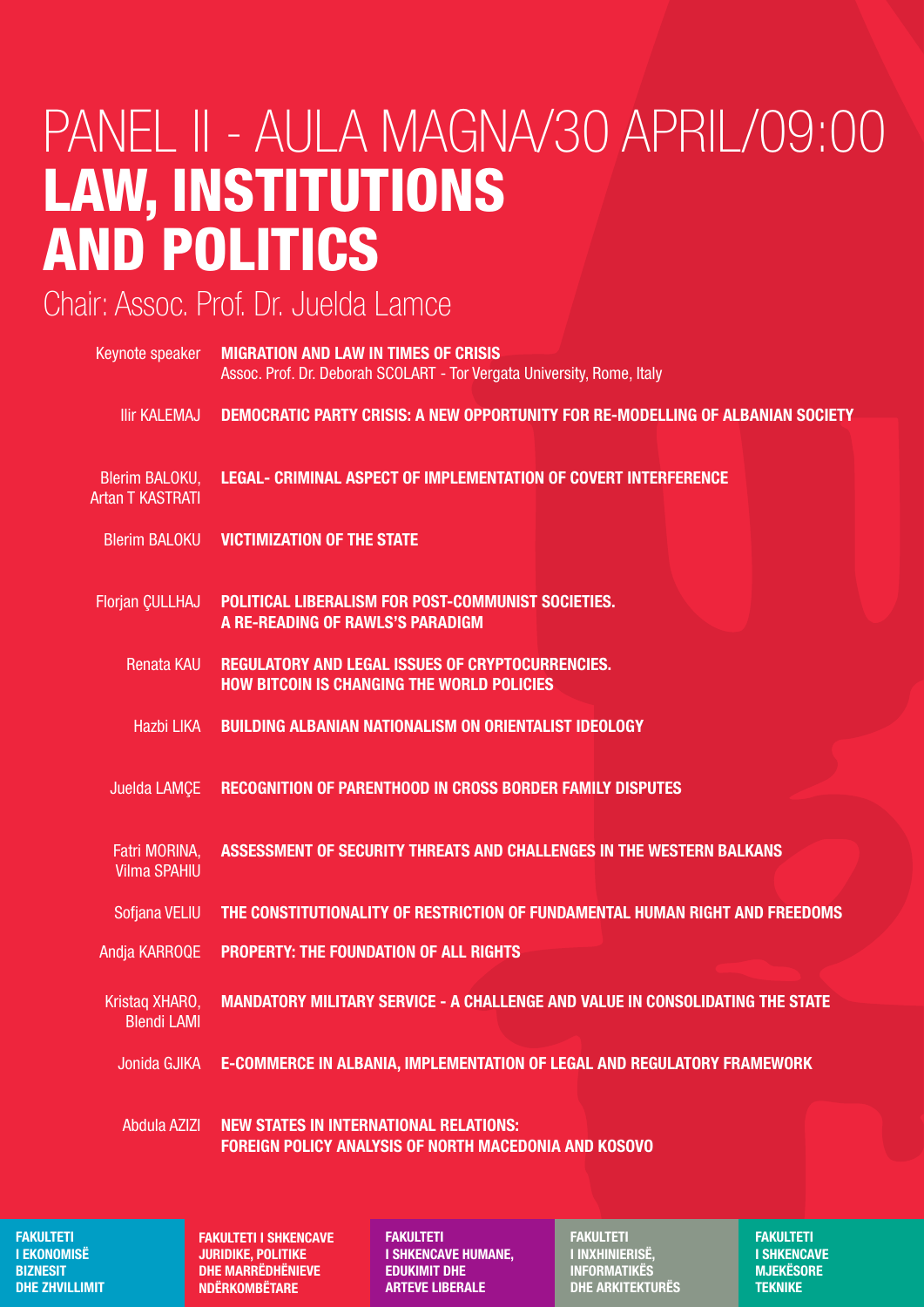## PANEL III - CONCILIUM/30 APRIL/09:00 ROLE OF INDIVIDUAL IN DEVELOPMENT OF SOCIETY

Chair: Assoc. Prof. Dr. Belina Budini

| Keynote speaker                          | <b>VOLUNTEERING OPPORTUNITIES IN HIGHER EDUCATION</b><br>Mónika Fodor-GARAI Phd.habil., Janos VARGA Phd.,<br>Csiszarik-Kocsir AGNES PhD.habil. Obuda University, Hungary                                                                            |
|------------------------------------------|-----------------------------------------------------------------------------------------------------------------------------------------------------------------------------------------------------------------------------------------------------|
| <b>Belina BUDINI</b>                     | <b>CONTENT ANALYSIS VS QUALITATIVE INTERVIEW ANALYSIS FOR MEDIA RESEARCH: A CASE</b><br>STUDY ON THE BRITISH MEDIA COVERAGE OF THE WESTERN BALKANS AND ALBANIA                                                                                      |
| Tomi TRESKA,<br><b>Ani TRESKA</b>        | <b>PARENTING STYLES IN ALBANIA (CASE STUDY)</b>                                                                                                                                                                                                     |
| Ferit HYSA,<br><b>Alison TAYSUM</b>      | USING A BLUEPRINT FOR CHARACTER DEVELOPMENT FOR EVOLUTION (ABCDE)<br>TO BUILD RELATIONSHIPS THROUGH TALK TO MOBILISE ATTACHMENT THEORY<br>TO DEVELOP CHILDREN'S WORKING MENTAL MODELS FOR GOOD CHOICES<br><b>THAT REGULATE CONTINUED GOOD LIVES</b> |
| Elsida SINAJ,<br>Xhesiana MEÇA           | <b>BODY IMAGE AND SELF-ESTEEM AMONG TEENAGERS</b>                                                                                                                                                                                                   |
| Mariela EMIRI,<br><b>Brunilda HOXHAJ</b> | <b>EDUCATION ON EARLY PARENT-CHILD RELATIONSHIP AND SUBSTANCE USE IN ADULTHOOD</b>                                                                                                                                                                  |
| <b>Klementin MILE</b>                    | <b>RISE OF THE ACROBAT TEACHER</b>                                                                                                                                                                                                                  |
| Miranda PRIFTI,<br><b>Dritan IDRIZI</b>  | THE PRESENT CHALLENGES OF NEW MEDIA AND THE INFLUENCE OF POLITICAL "TYCOONS"                                                                                                                                                                        |
| Dritan IDRIZI,<br>Tomi TRESKA,           | AN ETHICAL PERSPECTIVE ON THE RELATIONSHIP<br><b>BETWEEN MEDIA COMMUNICATION - EDUCATION - CASE STUDY</b>                                                                                                                                           |
| <b>Dritan BORICI</b>                     | <b>PROXIMATE PLAN THEATER - AN INNOVATION IN STAGE ART STUDIES</b>                                                                                                                                                                                  |
| <b>Ermir NIKA</b>                        | <b>FEATURES OF THE MODERN ALBANIAN NOVEL</b>                                                                                                                                                                                                        |
| Briseida ANDONI,<br>Etleva HAXHIHYSENI   | NARCISSISTIC PERFORMANCE AND THE DANGERS OF CULTURAL NARCISSISM                                                                                                                                                                                     |

FAKULTETI I EKONOMISË **BIZNESIT** DHE ZHVILLIMIT FAKULTETI I SHKENCAVE JURIDIKE, POLITIKE DHE MARRËDHËNIEVE NDËRKOMBËTARE

FAKULTETI I SHKENCAVE HUMANE, EDUKIMIT DHE ARTEVE LIBERALE

FAKULTETI I INXHINIERISË, **INFORMATIKËS** DHE ARKITEKTURËS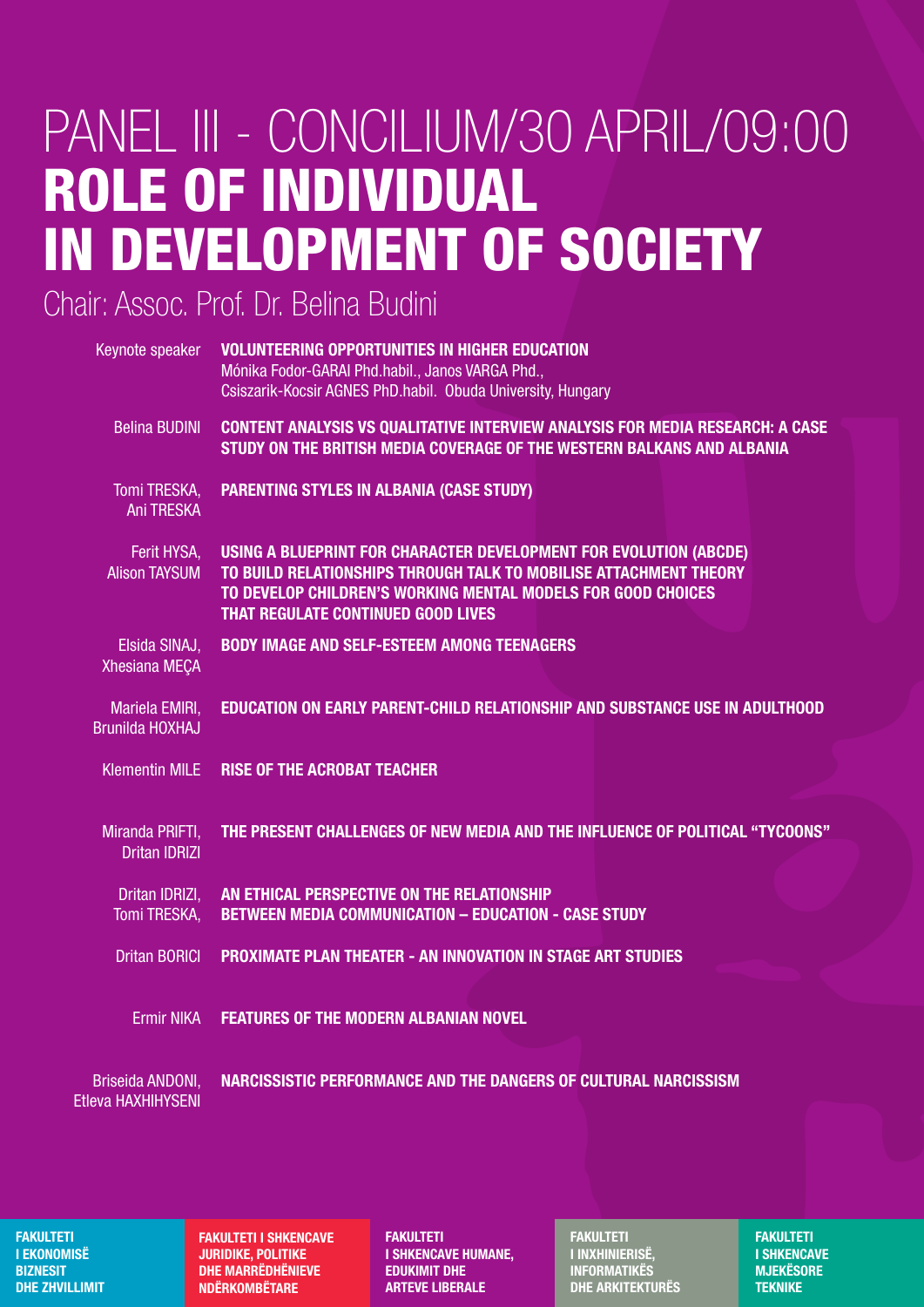### PANEL IV - A 107/30 APRIL/09:00 **INFLUENCE OF TECHNOLOGICAL INNOVATIONS ON INDUSTRY AND SERVICES**

Chair: Prof. Dr. Petraq Papajorgji

| Petraq PAPAJORGJI                    | HYPOTHESIS-BASED VERSUS HYPOTHESIS-FREE RESEARCH. SOME IDEAS AND DISCUSSIONS                                                                                                                                    |
|--------------------------------------|-----------------------------------------------------------------------------------------------------------------------------------------------------------------------------------------------------------------|
| Eric SCHOOP<br><b>Mattis ALTMANN</b> | <b>IMPLEMENTING VIRTUAL MOBILITY AND INTERNATIONALISATION</b><br>AT HOME FOR ALBANIAN STUDENTS (VALUE-X)                                                                                                        |
| Eriola QAFZEZI,<br>Dorela KACAUNI    | FROM DESKS TO BUREAUS-USING CASE STUDIES AS PART OF VCL IN HIGHER EDUCATION IN ALBANIA<br>(VALUE-X ERASMUS+ PROJECT, CO-FUNDED BY EU)                                                                           |
| <b>Roland PLAKA</b>                  | <b>BACKUP &amp; DATA RECOVERY IN CLOUD COMPUTING: A SYSTEMATIC MAPPING STUDY</b>                                                                                                                                |
| <b>Mimoza DURRESI</b>                | AD-HOC WIRELESS SENSOR COMMUNICATIONS FOR HEALTH MONITORING SYSTEMS                                                                                                                                             |
| Sara LILO                            | MODEL DRIVEN, NO-CODE SOLUTIONS TO BUILD AI SYSTEMS WITHOUT CODING                                                                                                                                              |
| <b>Hasimin KECI</b>                  | PRODUCTION AND EFFICIENT MANAGEMENT OF ELECTRICAL ENERGY IN ALBANIA<br><b>FROM RENEWABLE SOURCES OF ENERGY</b>                                                                                                  |
| Gentian KAPRATA.<br>Otiela LUBONJA   | POLITICAL DESTABILITYS AND ECONOMIC CRISIS HAVE PRODUCED POPULATION<br><b>LOSSES IN ALBANIA: A QUICK LOOK AT THE DEMOGRAPHIC DYNAMICS</b><br>THROUGHOUT THE HISTORY OF THE ALBANIAN STATE                       |
| Erdet KELLICI                        | <b>INCREASING PUBLIC TRUST THROUGH TECHNOLOGY, EVOTING CASE ALBANIA</b>                                                                                                                                         |
| <b>Gentian KAPRATA</b>               | ALBANIA'S URBAN DIMENSION IS A PRODUCT OF THE DIFFICULT TRANSITION OF THE COUNTRY:<br>THE IMPACT OF THE POLITICAL AND ECONOMIC TRANSITION ON URBAN DEVELOPMENT,<br>IN THE BEGINNINGS OF THE ALBANIAN TRANSITION |
| <b>Robert KODRA</b>                  | <b>CONTROLLING PC USING RFID SYSTEM BASED ON ARDUINO MEGA</b>                                                                                                                                                   |

**FAKULTETI I EKONOMISË BIZNESIT DHE ZHVILLIMIT**  **FAKULTETI I SHKENCAVE JURIDIKE, POLITIKE DHE MARRËDHËNIEVE NDËRKOMBËTARE** 

**FAKULTETI I SHKENCAVE HUMANE, EDUKIMIT DHE ARTEVE LIBERALE** 

**FAKULTETI** I INXHINIERISË. **INFORMATIKËS DHE ARKITEKTURËS**